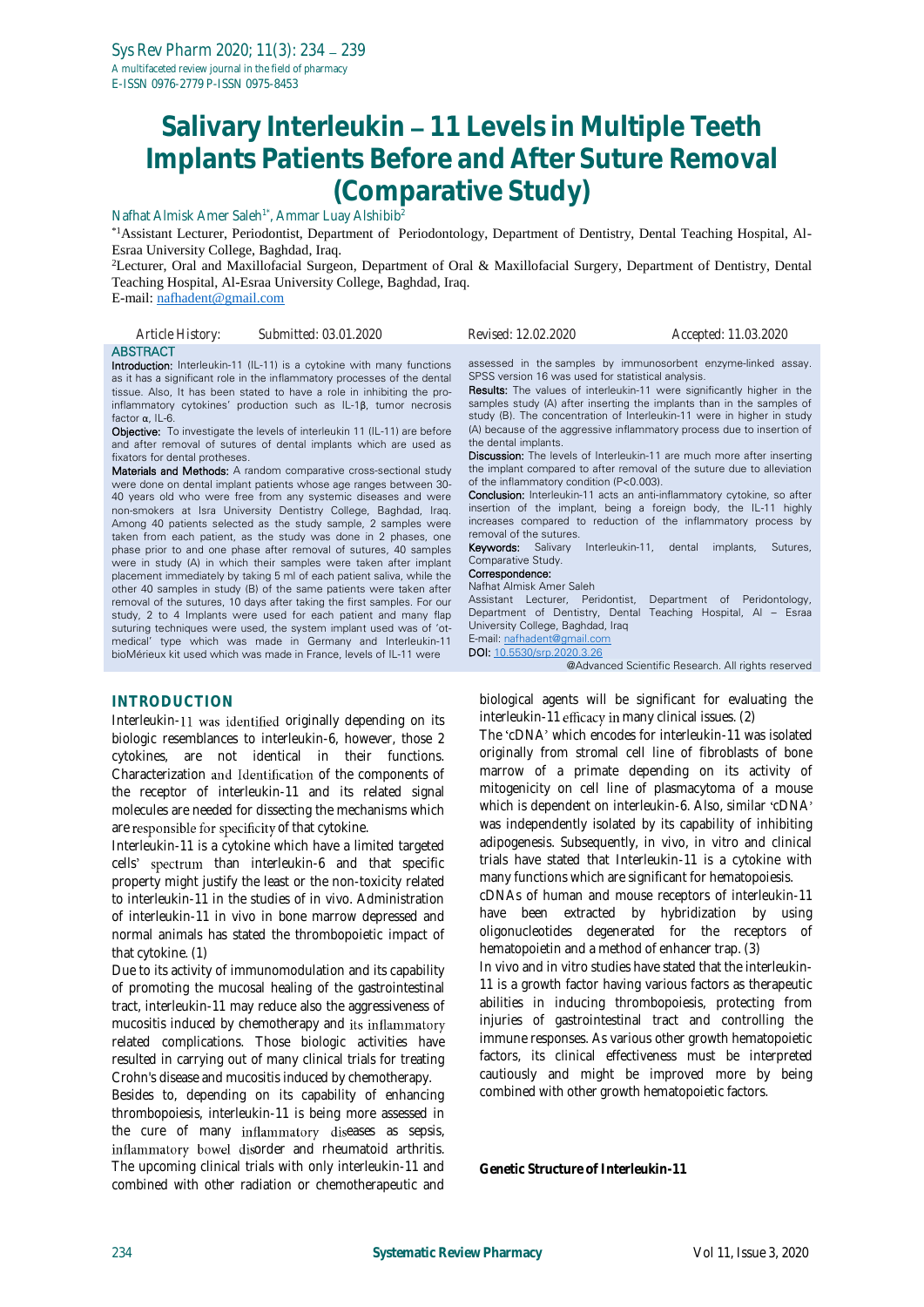The genetic sequence of interleukin-11 is located on a fragment of 7 kb. The human genome includes 4 introns and 5 exons. The promoter of interleukin-11 includes organized binding sites of nucleotides for various transcription factors. Besides to, inducible elements by phorbol ester and interferon have been located on the 59<sup>th</sup> area of the genome. Two signals for polyadenylation have been found on the 39<sup>th</sup> end of the genome resulting in generation of 2 transcripts which only differ in the untranslated 39 sequences. (4)

**The Structure and functions of Interleukin-11 Protein**

Interleukin-11 is unassociated with any different cytokine structurally and shows a number of variable features of proteins as lack of residues of cysteine, sites for glycosylation which is O-linked and glycosylation linked to asparagine.

Interleukin-11 includes large amounts of residues of leucine, proline, and other residues which are positively charged, leading to formation of an extremely basic protein having isoelectric point more than 11.

Interleukin-11 induces in vitro differentiation of osteoblasts. It has been recommended that this differentiation, other than its action of prodifferentiation, other than its action of osteoclastogenic, is the dominant impact of interleukin-11 as the mice which overexpress interleukin-11 have elevated formation of [bones](https://www.sciencedirect.com/topics/biochemistry-genetics-and-molecular-biology/ossification) and thickening of cortex but with no alteration regarding genesis of osteoclasts. There are 2 mechanisms at least by which that happens. (5)

Also, osteoblasts are produced from potent progenitors which are capable of differentiation of adipocytes, and interleukin-11 triggers their commitment towards the osteoblast cell line formation and suppression of [adipogenesis.](https://www.sciencedirect.com/topics/biochemistry-genetics-and-molecular-biology/adipogenesis) Another mechanism is by which the interleukin-11 inhibits [sclerostin](https://www.sciencedirect.com/topics/biochemistry-genetics-and-molecular-biology/sclerostin) expression, which is inhibitor of formation of bones, derived from osteocytes.

[Null mice](https://www.sciencedirect.com/topics/biochemistry-genetics-and-molecular-biology/knockout-mouse) of receptors of interleukin-11 had features which were consistent with all the 3 reported impacts of interleukin-11, that are: reduced genesis of osteoclasts, impaired formation of bones, and enhanced adiposity of bone marrow. That states that signaling of interleukin-11 is significant for those processes. (6)

[Null mice](https://www.sciencedirect.com/topics/biochemistry-genetics-and-molecular-biology/knockout-mouse) of receptors of interleukin-11 as null mice of interleukin-6 have impaired formation of periosteal bone, stating that the impact on differentiation of osteoblasts is not limited to the environment of trabecular bones.

Besides to, interleukin-11 may induce formation of bones responding to mechanical loads. Initial evidence stated that interleukin-11 suppressed the sclerostin gene expression which is sensitive mechanically. Levels of mRNA of interleukin-11 are increased inside bones after exposure to mechanical loads.

Also, 'AFosB', which is a member of the 'AP-1 family' which induces differentiation of osteoblasts and is upregulated rapidly with applying mechanical loads, stimulates transcription of interleukin-11 within [osteoblasts.](https://www.sciencedirect.com/topics/biochemistry-genetics-and-molecular-biology/osteoblast) The same mechanisms may induce expression of interleukin-11within [osteocytes](https://www.sciencedirect.com/topics/biochemistry-genetics-and-molecular-biology/osteocyte) while exposing to mechanical loads. (5)

After those studies in modified mice genetically and cell culture, significance of receptors of interleukin-11 in human biology was established when mutations in genes of the human receptors of interleukin-11 were stated. Individuals who lack signaling of receptors of interleukin-11 had various symptoms involving abnormalities in teeth, premature fusion of the cranium known craniosynostosis, and malformation of digits.

Human recombinant interleukin-11 is built within E. coli and varies from the molecule which occurs naturally. A multicentered study was carried out, which aimed at identifying the variable risk factors related to patients of dental implants for success of implants of long term. By using retrospective review of 3 centers, information of patients concerning their sociodemographic variables, and their periodontitis history, besides to the short placement parameters of implant involving implant design, manufacturer, length, location and diameter and placement type, were gathered. (7)

The usage of the common dental implants has become a highly effective and predictable modality of treatment for rehabilitation of partial and complete edentulism. Many studies have stated presence of high rates of survival of 89% to 96% of about 10 years in variable patients by using various systems of dental implants. Furthermore, lower rates but satisfactory success which ranges between 52% to 79% were stated in those studies depending on the selected criteria for assessment of success of implants. (8)

Orthodontic procedures induce physical and chemical responses in the dental tissues. At the start of dental movement of any tooth, the stimulus mechanically leads to a reaction of acute inflammation in the dental tissues, that in turn might induce the biological processes which leads to resorption of bone for accommodating tooth movement. The mechanism of resorption of bone might stimulate the release of many mediators of inflammation, as interleukin-11 and interleukin-1.

Interleukin-11 is produced by different stromal cells, involving epithelial cells, fibroblasts and osteoblasts. It has variable biological functions and activities as for instance: in immune responses, in hematopoiesis, in the metabolism of bones and anti-inflammatory actions. (1)

Interleukin-11 has been stated to possess many properties regarding anti-inflammatory and a polarizing impact of T helper cells type 2 and so it's used to treat most of the inflammatory disorders caused by T helper cells type 1 by applying a modulator impact on T naïve cells and on the pro-inflammatory cytokines' expression as interleukin-6, nitric oxide and interleukin-12 produced by macrophages.

Besides to, Interleukin-6 down regulates the interleukin-11 expression in cultured cells which are like osteoblasts, and also, it has been reported that expression of interleukin-6 is upregulated significantly by interleukin-17 in synovial, fibroblast and skin cultures. (9)

Localized infections at any site of implants might develop because of poor techniques surgically, contamination or necrosis because of failure in reduction of the numbers of bacteria in the dental area intended for surgery.

There are many evidences that, these infections might be because of infective latent foci activation in the bone, that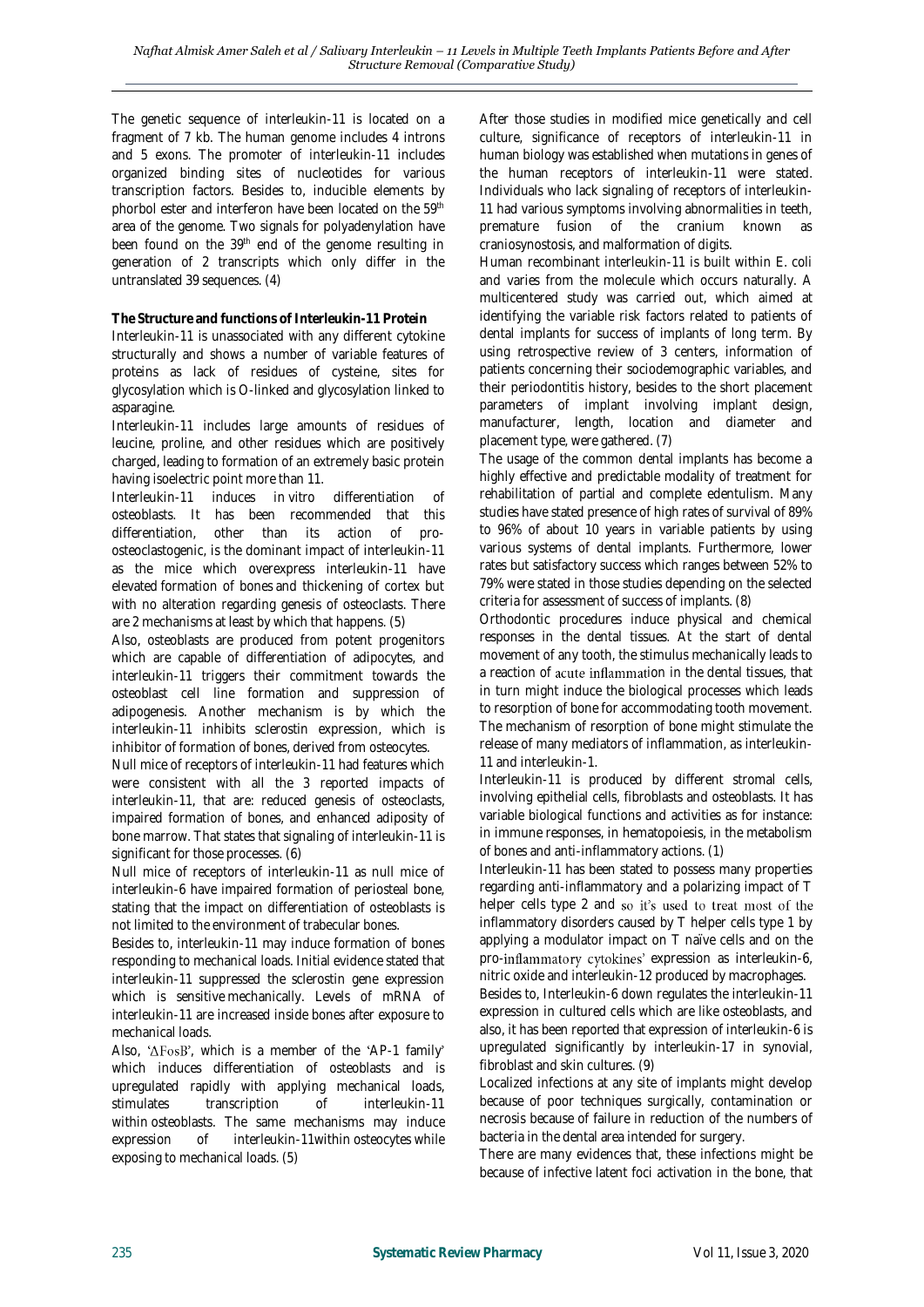are hard to localize in radiological imaging. Also, in spite of being rare, osteomyelitis has been stated after implant placement.

Patients who present with post-surgical infections must be carefully followed up and investigated for preventing the systemic spread of infections. Usage of antibiotic doses repeatedly and blindly must be discouraged strongly.

Regarding dental implants, the treatment of malocclusion of class 2 usually needs retraction and intrusion of the frontal segment, that in turn, often demands reinforcement mechanically of anchorage posteriorly. (10)

Trans-palatal bars, as devices for intra-oral anchorage, might reduce the requirement for elastics of class 2 but also may lead to movement of the mandibular 1<sup>st</sup> molars to the middle and incisors protrusion.

While, the extra-oral anchorage in a headgear form is rejected usually by patients for professional and social causes. Besides to, if the patient wore the headgear for 14 hours/day, partial anchorage loss maxillary molars movement to the middle are observed also. (10)

The usage of dental implants, mini-screws, micro-screws and miniplates has widely expanded, as those devices supply total anchorage, they are very small so they are placed in any alveolar bone area, and they are easily placed and removed.

Furthermore, the efficacy of micro-screw implants has been stated for controlling anchorage during maxillary frontal teeth retraction, for control vertically of posterior mandibular teeth, and for control vertically of the face profile. But, at the biomolecular level, the micro-screw implants' impact has not been assessed yet.

It was stated that, when failure of implant happens, it's accompanied clinically by increased depth of probing, pain reports from patients, and radiographical loss of bone. That complication has been known as periimplantitis.

It has been presented that, interleukin-11 has a significant role in immune response modulation by reducing the production of proinflammatory cytokines and damage of dental tissues. In spite that, levels of interleukin-1 beta in dental diseases have been extensively studied, only scarce studies have focused on interleukin-11 presence and its functions. (11)

The duration, resolution and intensity of inflammation are based on altering the balance between the proinflammatory activities and anti-inflammatory activities during the inflammation of the dental tissue and gingivitis. Many studies have stated that, the cytokines acting against inflammation as interleukin-11 are capable of downregulating the production of cytokines responsible for inducing inflammation from the effector cells.

Also, it has been demonstrated that interleukin-11 in capable of inhibiting the generation of interleukin-1 beta, tumor necrosis factor  $\alpha$ , interleukin-6, interleukin-12, nitric oxide and p 40 and downregulates the production of cytokines induced by lipopolysaccharides by inhibition of expression of 'kappa light chain enhancer' in vitro. (12)

The aim of our study is mainly concerned on assessing and comparing between the levels of interleukin-11 after insertion of dental implants and after removal of the sutures which mainly depends on the phases of the

inflammatory process and its severity, production of cytokines, and emphasizing in our study on levels of interleukin-11 mainly.

## **MATERIALS AND METHODS**

This comparative cross-sectional study sample included 40 participants in the age group of 30 to 40 years old from the patients who attended the outpatient clinic, Department of dental implants, Isra University Dentistry College, Baghdad, Iraq, from October 2019 to January 2020.

Ethical approval for carrying out the study was obtained from the Ethical Committee of Medical Center. Informed written consent was gained from all the 40 patients participating in our study.

Inclusion criteria were male and female patients of age group between 30-40 years old, free from any systemic diseases and non-smokers, non-pregnant nor lactating females, giving free consent without any financial or social benefits.

Exclusion criteria were patients younger than 30 or older than 40 years old having systemic diseases as type 1 or 2 diabetes mellitus, cardiac diseases, autoimmune disorders, infections with immunodeficiency virus and hepatitis, smokers, lactating or pregnant females and those who oral contraceptives or any steroids or anti-inflammatory drugs. Also, the participants who had received antibiotics in 6 months duration before the study were excluded.

Regarding the selected 40 participants, 2 samples were taken from each patient, and the study was divided to 2 groups, one group (group A) included salivary samples after inserting the dental implants, while the other group (group B) included salivary samples after removal of the sutures 10 days after taking the first samples, for assessing the levels of interleukin-11 in the 2 groups.

## **Tools used in the study**

For our study, 2 to 4 Implants were used for each patient and many flap suturing techniques were used, the system implant used was of 'ot-medical' type which was made in Germany, then the levels of IL-11 were assessed in the samples by using immunosorbent enzyme-linked assay bioMérieux kit which was made in France.

#### **Evaluation of the participants**

All the chosen participants did a full dental examination for the assessment of their condition and their need for inserting implants. Then preparation for collecting the samples was done after informing the patients with all the procedure, the study and its aim and giving them the ability to withdraw from the study whenever they want to.

## **Procedure for collection of samples**

Collection of salivary samples:

The sites for collection of samples were freed from any calculus or debris and was then isolated and dried with rolls of cotton. Also, calibrated and volumetric pipettes with 0 to 10 ml range were used and 10 ml of saliva were collected from each patient, divided into two tubes. The samples were then transferred to vials which contain buffer phosphate saline, then the samples were left to freeze at -70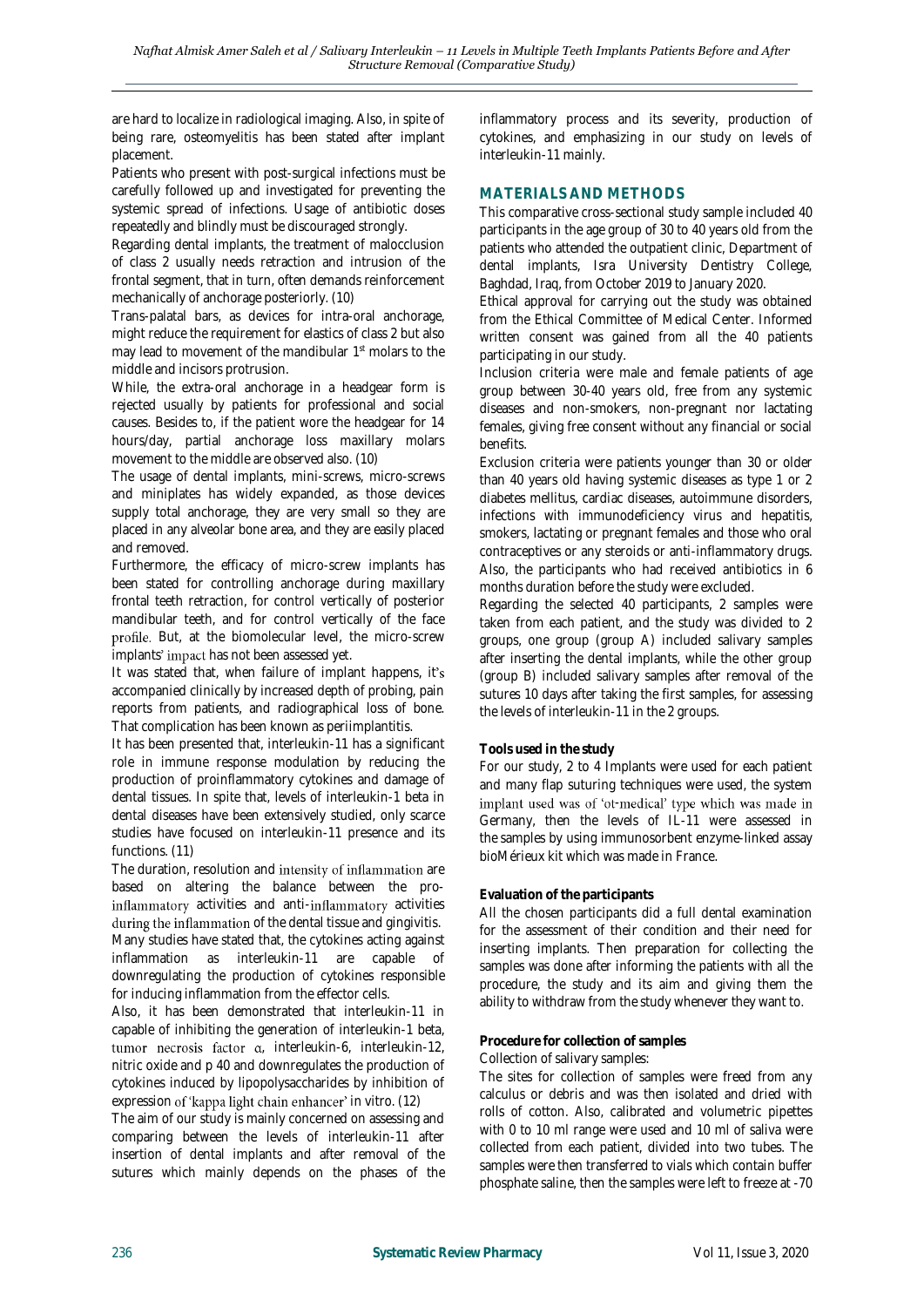°C till they were assessed immunosorbent enzyme-linked assay for measuring levels of Interleukin-11.

#### **Assessment of levels of interleukin-11**

The procedure of immunosorbent enzyme-linked assay was done at the Microbiology Department, in Isra University Dentistry College, Baghdad, Iraq. The levels of Interleukin-11 were assessed by using an immunosorbent enzyme-linked assay Interleukin-11 bioMérieux kit which is available commercially.

#### **Statistical analysis**

All data were analyzed using the SPSS software program version 16, many comparisons for levels of Interleukin-11 using student T test was done for finding out which group is significantly different. Coefficient of Pearson's test was used to investigate any correlation between the levels of interleukin-11 recorded and the presence or absence of the sutures.

## **RESULTS**

| Table 1: Descriptive statistics and groups' difference for all parameters. |        |                     |      |      |                                 |
|----------------------------------------------------------------------------|--------|---------------------|------|------|---------------------------------|
| Group                                                                      | Mean   |                     | Min. | Max. | Comparison                      |
| Group (A)                                                                  | 12.447 | $\frac{1.310}{5.5}$ | 10   | 15.8 | T-test:-14.328<br>Pvalue: 0.003 |
| Group (B)                                                                  | 8.743  | 0.894               |      | 10.3 |                                 |



Inflammation is normal response of the body to injury of the tissues. The inflammatory responses which cause most of the reactions related to implant placement, range from expected common processes of wound healing to different exaggerated responses of foreign body types and other systemic and local responses.

Being part of the normal immune response of the body, the implant might trigger an acute inflammation of low-level response that is of short period generally, and lasts from minutes up to days, based on the degree of tissue injury related to placement of the implant. (13)

Myeloid cells as macrophages and neutrophils are the initial cells which are involved in the acute inflammation expected with consequent peri-implant healing of wound.

No observed complications during the experimental duration involving any fractures of needles, losses of sutures or dehiscences of wound. Manipulation of coated 'polyglactin' and silk were observed to be better than 'poliglecaprone'.

The correlation between the concentrations and the overall amount of interleukin-11 and interleukin-17 and the medical variables at the sites of sampling were studied. Only significant correlation was found between the overall amount of interleukin-11 and the G-index at the sites of

sampling  $(P= 0.003)$  and between the overall amount of interleukin-11 and the P-index at the sites of sampling  $(P=0.001)$ .

## **DISCUSSION**

Department of dental implants is a discipline guided restoratively with a significant surgical section. As placement of implants is usually an optional procedure, it must be planned meticulously and executed for ensuring the highest success probability both aesthetically and functionally with least patient discomfort and morbidity and the least damage risk to the vital organs.

Most significantly, implant placement must not restrict or endanger the future needs for dental cure of the patients. Successful placement of implant must follow the basic oral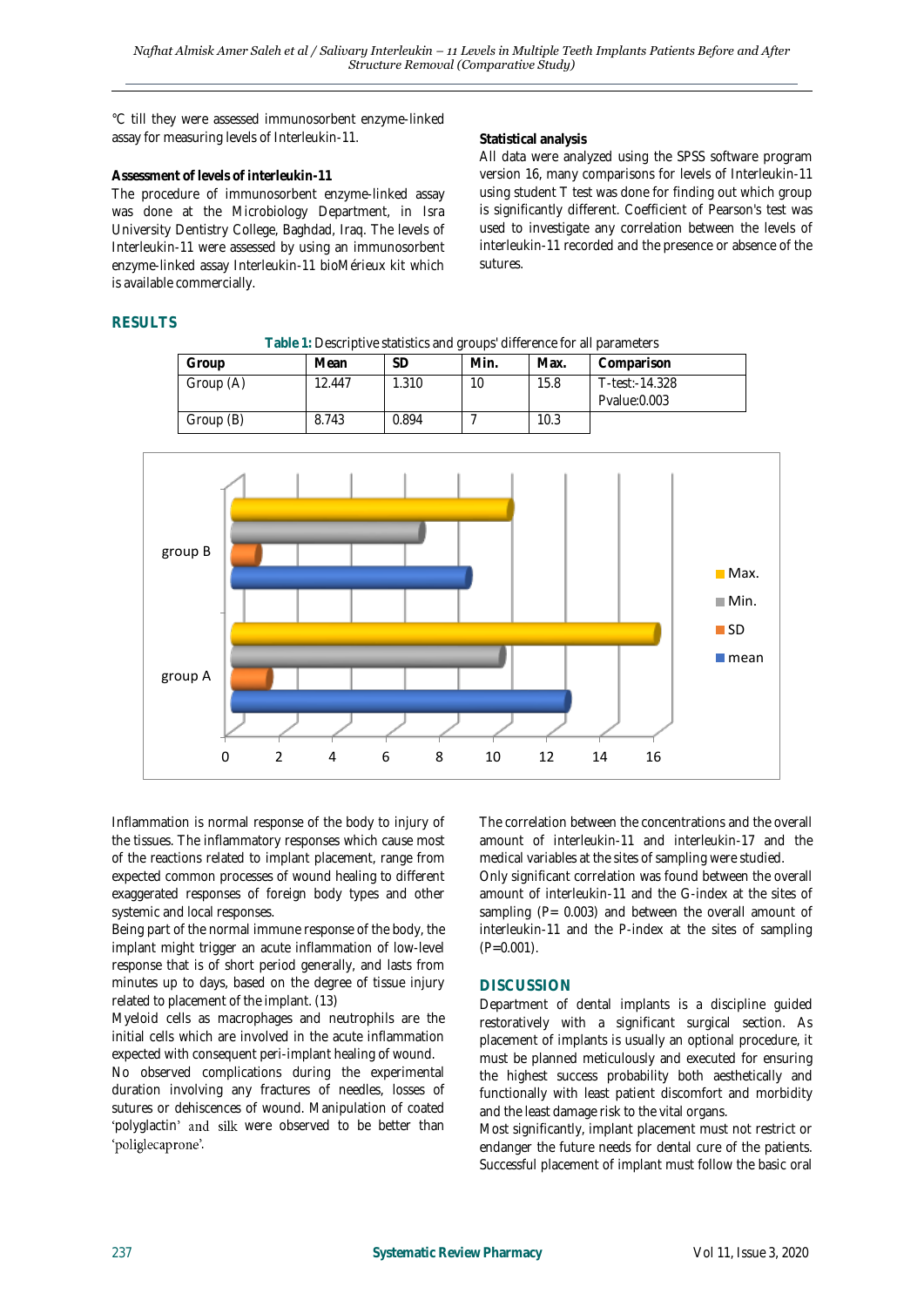surgery principles. It's suitable to divide that to events and phases.

The patient must be informed about what's expected both after and during the surgery and the discomfort level at which they might experience. The patient must consent freely to the implant placement after being told the total information both written and verbally and are supplied with obvious post-surgical instructions involving appropriate management of pain. (14)

Usage of antibiotics after the surgery might not always be mandatory in some cases of good-health patients, however, it's considered significant in grafting of bone or in complex and advanced cases.

The patient is given all the post-surgical comprehensive instructions, appropriate medications for controlling pain and infection prevention, and have a directly twenty-fourhour helpline emergency to the surgeon.

Also, it has been known that, the impact of interleukin-11 in local inflammatory reaction may be related to its impact of suppressing cells so don't release pro-inflammatory cytokines against the action of neutrophils.

Furthermore, a significant role of interleukin-11 and interleukin-17 in preventing destruction of bones which is induced by the pathogens through the neutrophils mobilization has been identified. (15)

In contract to interleukin-11, interleukin-17 is capable of enhancing the proteolytic enzymes activity, as myeloperoxidases, neutrophil proteases, and chemokines and cytokines expression, that facilitates the inflammation development.

Studies which investigate the link between interleukin-11 and inflammatory reactions after placement of implants must be done in large populations for clarifying the association between inflammations and levels of interleukin-11.

## **CONCLUSION**

Healing of wounds is a multifaceted biologic process which includes hemostasis, inflammatory reaction, propagation and tissue remodeling. Huge number of cells involving macrophages, neutrophils, keratinocytes, lymphocytes, endothelial cells and fibroblasts are included in that process.

Many factors may lead to impaired healing of wounds by impacting 1 or more of process phases and are classified into systemic and local factors. The impacts of those factors are not exclusive mutually.

Interleukin-11 is a non-glycosylated peptide which includes 178 amino acids and act as a growth hematopoietic factor and a modulator of the immune responses. Interleukin-11 is a T helper cell type 2-cytokine, which belongs to the interleukin-6 family of cytokines.

It inhibits the synthesis of interleukin-2, interleukin-1, and tumor necrosis factor  $\alpha$  and stimulates the release of interleukin-4 and inhibits 'nuclear factor kappa B', that acts as an activator for transcription of pro-inflammatory cytokines.

Interleukin-11 might has a significant role in the immune responses modulation through reducing the production of pro-inflammatory cytokines and damage of dental tissues.

It was stated in our study that, interleukin-11 could be easily detected in salivary samples and the interleukin-11 levels is progressively decreased after removal of sutures compared to its levels after placement of implants immediately.

The reduction in the interleukin-11 levels mostly signifies that both the implant and the sutures have a synergistic role in the induction of the inflammatory responses and production of cytokines.

So, the interleukin-11 is an inflammation biomarker in surgeries of dental implants, which is proved by the alteration of levels of interleukin with the insertion of the implant, insertion of sutures, and removal of the sutures.

More future studies are required for validating interleukin-11 as an inflammation biomarker in surgeries of dental implants and to demonstrate its role in the associating link with production of the inflammatory cytokines.

## **REFERENCES**

- 1. Lokau, J., Agthe, M., Garbers, C., (2016), Generation of Soluble Interleukin-11 and Interleukin-6 Receptors: A Crucial Function for Proteases during Inflammation, Kiel University, Germany.
- 2. Feghali, C., Wright, T., (1997), Cytokines in Acute and Chronic Inflammation, Frontiers in Bioscience Journal, 14-15.
- 3. Bennett, F., Paul, S., Wood, C., Williams, D., Clark, S., et al., (1990) 'Molecular cloning of a cDNA encoding interleukin-11', a stromal cell-derived lymphopoietic and hematopoietic cytokine, Proceedings of the National Academy of Sciences of the United States, vol.87(19), 127-180.
- 4. Kazakov, A., Sokolov, A., Uversky, V., Permyakov, E., et al., (2016), Expression, Purification, and Characterization of Interleukin-11 Orthologues, Journal of Molecules, Switzerland, vol.21(12), 1630-1635.
- 5. Watanabe, S., Takeuchi, Y., Ishii, G., Fukumoto, S., et al., (2002), Interleukin-11 as a Stimulatory Factor for Bone Formation Prevents Bone Loss with Advancing Age in Mice, Journal of Biological Chemistry, 49012- 49016.
- 6. Lorenzo, J., Sims. N., (2019), Principles of Bone Biology, Academic Press, vol.4, 1213-1238.
- 7. Tan, H., Dan, G., Gong, H., Cao, L., (2005), Purification and Characterization of Recombinant Truncated Human Interleukin-11 Expressed as Fusion Protein in Escherichia coli. Biotechnology letters, vol.27, 334-365.
- 8. Gotfredsen, K., (2009), A 10-Year Prospective Study of Single Tooth Implants Placed in the Anterior Maxilla, Clinical implant dentistry and related research, vol.14. 54-68.
- Inaam, A., Urszula, S., Karl, I., Masiukiewicz, B., (2001), IL-6 Negatively Regulates IL-11 Production in Vitro and in Vivo, Journal of Endocrinology, vol.142, 3851 3855.
- 10. Alam, M., (2011), A to Z Orthodontics, Anchorage, Jouf University, Saudi Arabia.